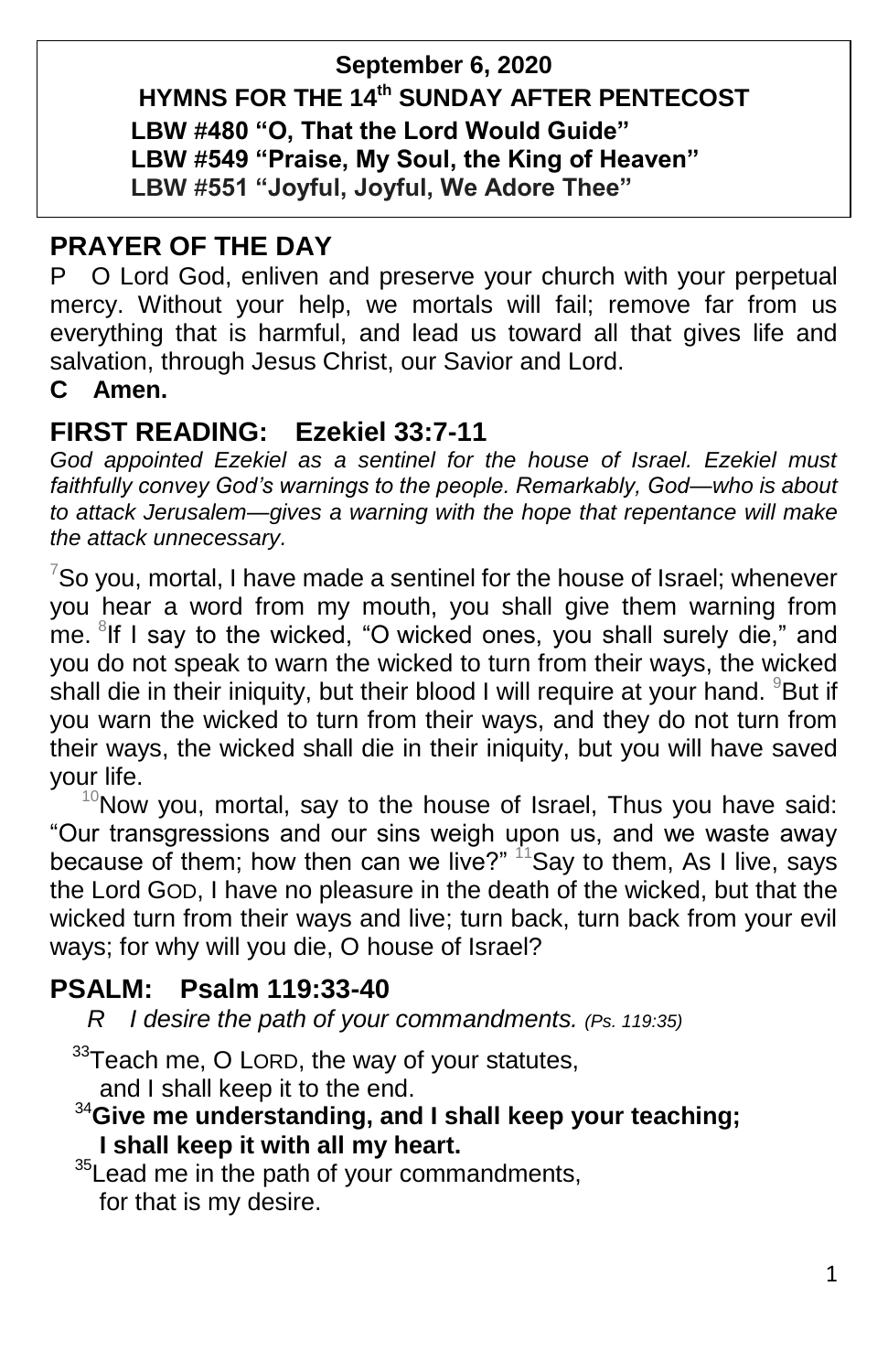<sup>36</sup>**Incline my heart to your decrees and not to unjust gain.** *R*

 $37$ Turn my eyes from beholding falsehood; give me life in your way.

<sup>38</sup>**Fulfill your promise to your servant, which is for those who fear you.**

<sup>39</sup>Turn away the reproach that I dread, because your judgments are good.

<sup>40</sup>**Behold, I long for your commandments; by your righteousness enliven me.** *R*

# **SECOND READING: Romans 13:8-14**

*The obligation of Christians is to love one another and so fulfill the heart and goal of the law. Clothes make the person as we "put on the Lord Jesus Christ" and live today in light of the future God has in store for us.*

 $8$ Owe no one anything, except to love one another; for the one who loves another has fulfilled the law. The commandments, "You shall not commit adultery; You shall not murder; You shall not steal; You shall not covet"; and any other commandment, are summed up in this word, "Love your neighbor as yourself."  $10$  Love does no wrong to a neighbor; therefore, love is the fulfilling of the law.

 $11$ Besides this, you know what time it is, how it is now the moment for you to wake from sleep. For salvation is nearer to us now than when we became believers;  $12$ the night is far gone, the day is near. Let us then lay aside the works of darkness and put on the armor of light; <sup>13</sup>let us live honorably as in the day, not in reveling and drunkenness, not in debauchery and licentiousness, not in quarreling and and licentiousness, not in quarreling and jealousy. <sup>14</sup>Instead, put on the Lord Jesus Christ, and make no provision for the flesh, to gratify its desires.

# **GOSPEL: Matthew 18:15-20**

*Jesus offers practical advice to his disciples on how individuals—and the church as a whole—should go about restoring relationships when one member has sinned against another.*

[Jesus said to the disciples:]  $15$ "If another member of the church sins against you, go and point out the fault when the two of you are alone. If the member listens to you, you have regained that one.  $16$ But if you are not listened to, take one or two others along with you, so that every word may be confirmed by the evidence of two or three witnesses.  $17$  If the member refuses to listen to them, tell it to the church; and if the offender refuses to listen even to the church, let such a one be to you as a Gentile and a tax collector.  $18$ Truly I tell you, whatever you bind on earth will be bound in heaven, and whatever you loose on earth will be loosed in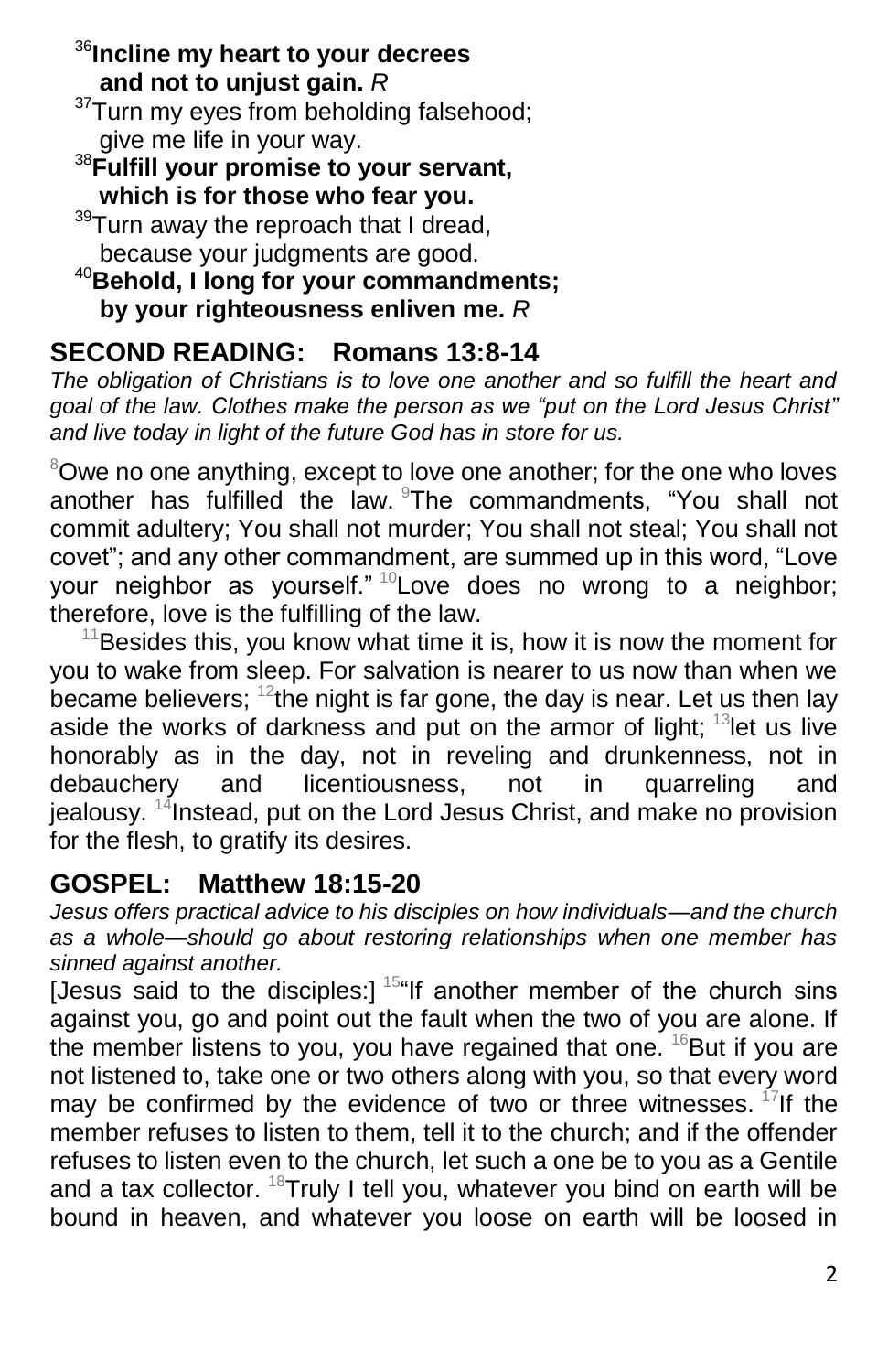heaven. <sup>19</sup> Again, truly I tell you, if two of you agree on earth about anything you ask, it will be done for you by my Father in heaven.  $^{20}$ For where two or three are gathered in my name, I am there among them."

# **PRAYERS OF INTERCESSION**

P Drawn together in the compassion of God, we pray for the church, the world, and all those in need. *A brief silence.*

A Unite your church, O God. Grant us the gifts of repentance and reconciliation. Bless the cooperative work of churches in this community (*especially*). Strengthen ecumenical partnerships; guide the work of the Lutheran World Federation and the World Council of Churches. Lord, in your mercy,

**C hear our prayer.**

A Protect your creation, O God. Teach us ways that do not harm what you have entrusted to our care. Renew and enliven places suffering from drought, flood, storms, or pollution (*especially*). Lord, in your mercy, **C hear our prayer.**

A Turn nations and leaders from ways that lead to death. Shape new paths toward peace and cooperation, teaching us to recognize one another as neighbors. Guide legislators, civil servants, judges, and police toward laws that protect the well-being of all. Lord, in your mercy, **C hear our prayer.**

A Tend to all in need of your compassion. Hear the cries of those awaiting justice and those yearning for forgiveness. Give community to the lonely and neighbors to the outcast. Shelter all who are vulnerable in body, mind, or spirit (*especially*). Lord, in your mercy, **C hear our prayer.**

A Sustain us in our work, O God, and give work to those who need it. Shape societies to ensure fair treatment for all who labor. Help us to love our neighbors in and through our work. Lord, in your mercy, **C hear our prayer.**

*Here other intercessions may be offered.*

A O God, healer in times of plague, receive once again our plea for the end of the coronavirus. Comfort those afflicted with COVID-19 and uphold our medical workers. Give youth a sense of responsibility for others and provide the world a vaccine. Lord, in your mercy,

**C hear our prayer.**